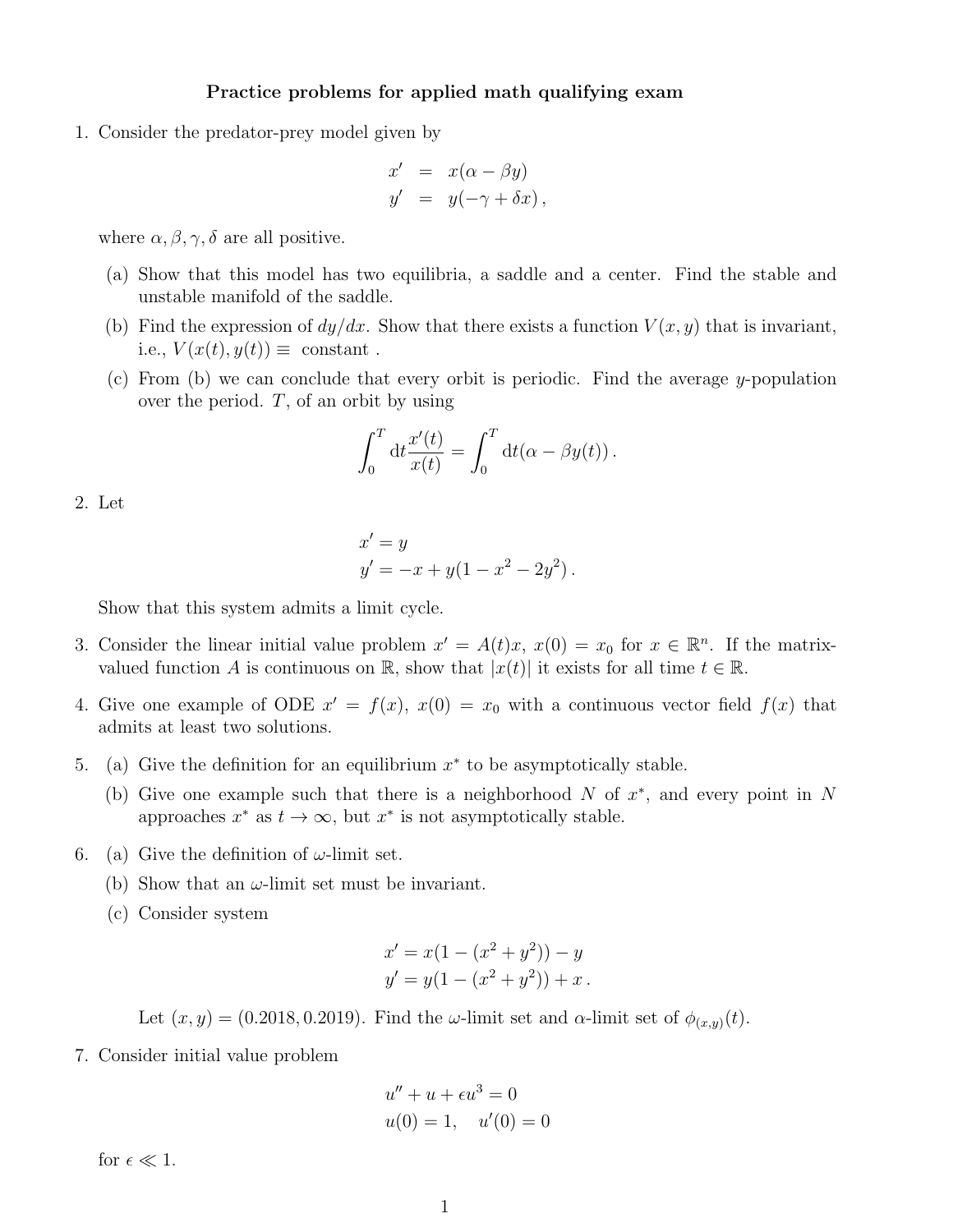(a) The regular perturbation expands  $u(t)$  as

$$
u(t) = u_0(t) + \epsilon u_1(t) + \epsilon^2 u_2(t) + \cdots
$$

Find  $u_0(t)$  and  $u_1(t)$ . (Hint:  $\cos^3(t) = \frac{3}{4}\cos(t) + \frac{1}{4}\cos(3t)$ )

(b) Let  $u(\tau) = u_0(\tau) + \epsilon u_1(\tau) + \epsilon^2 u_2(\tau) + \cdots$  with  $\tau = \omega t$ , where

 $\omega = 1 + \epsilon \omega_1 + \epsilon^2 \omega_2 + \cdots$ 

- If  $\omega_1 = 3/8$ , use regular perturbations to find  $u_0(\tau)$  and  $u_1(\tau)$ .
- (c) Is the approximation  $u_0(\tau) + \epsilon u_1(\tau)$  better than  $u_0(t) + \epsilon u_1(t)$ ? Why?
- 8. Use singular perturbation method to find an approximation of the boundary value problem

$$
\epsilon y'' + y' = 2x, \quad x \in [0, 1]
$$
  
 $y(0) = 1, \quad y(1) = 1$ 

for  $0 < \epsilon \ll 1$ .

- 9. Let  $X_n$  be a simple symmetric random walk on  $\mathbb Z$  with  $X_0 = 0$  that steps left or right each with probability 0.5. Let  $w(m, N) = \mathbb{P}[X_N = m]$ .
	- (a) Calculate  $w(m, N)$ .
	- (b) What is the expectation and variance of  $X_N$ ?
	- (c) Use Stirling's formula  $n! \approx$ √  $\sqrt{2\pi n}n^n e^{-n}$  to give the approximation

$$
w(m, N) \approx \left(\frac{2}{\pi N}\right)^{1/2} e^{-m^2/2N}.
$$

(d) Let

$$
\hat{w}(x,t) = w(\frac{x}{\Delta x}, \frac{t}{\Delta t}).
$$

Show that

$$
\hat{w}(x, t + \Delta t) = \frac{1}{2} (\hat{w}(x - \Delta x, t) + \hat{w}(x + \Delta x, t)).
$$

(e) Fix t, let  $N \to \infty$ . Assume  $\hat{w}$  is twice differentiable and let  $u = \hat{w}/(2\Delta x)$ . Find the relation between  $\Delta x$  and  $\Delta t$  such that  $u(x, t)$  is approximated by

$$
u_t=15u_{xx}.
$$

as  $N \to \infty$ .

10. Suppose we wish to determine the imprint radius  $d$  of an elastic ball hitting a surface. After consideration, d should depend on the ball's radius r, velocity v, mass  $m$ , as well as the modulus of elasticity E (in units of kilograms/(meter seconds<sup>2</sup>)) and the Poisson ratio  $\gamma$ (a dimensionless quantity). Find a dimensionless relationship and determine the number of independent parameters present in the problem.